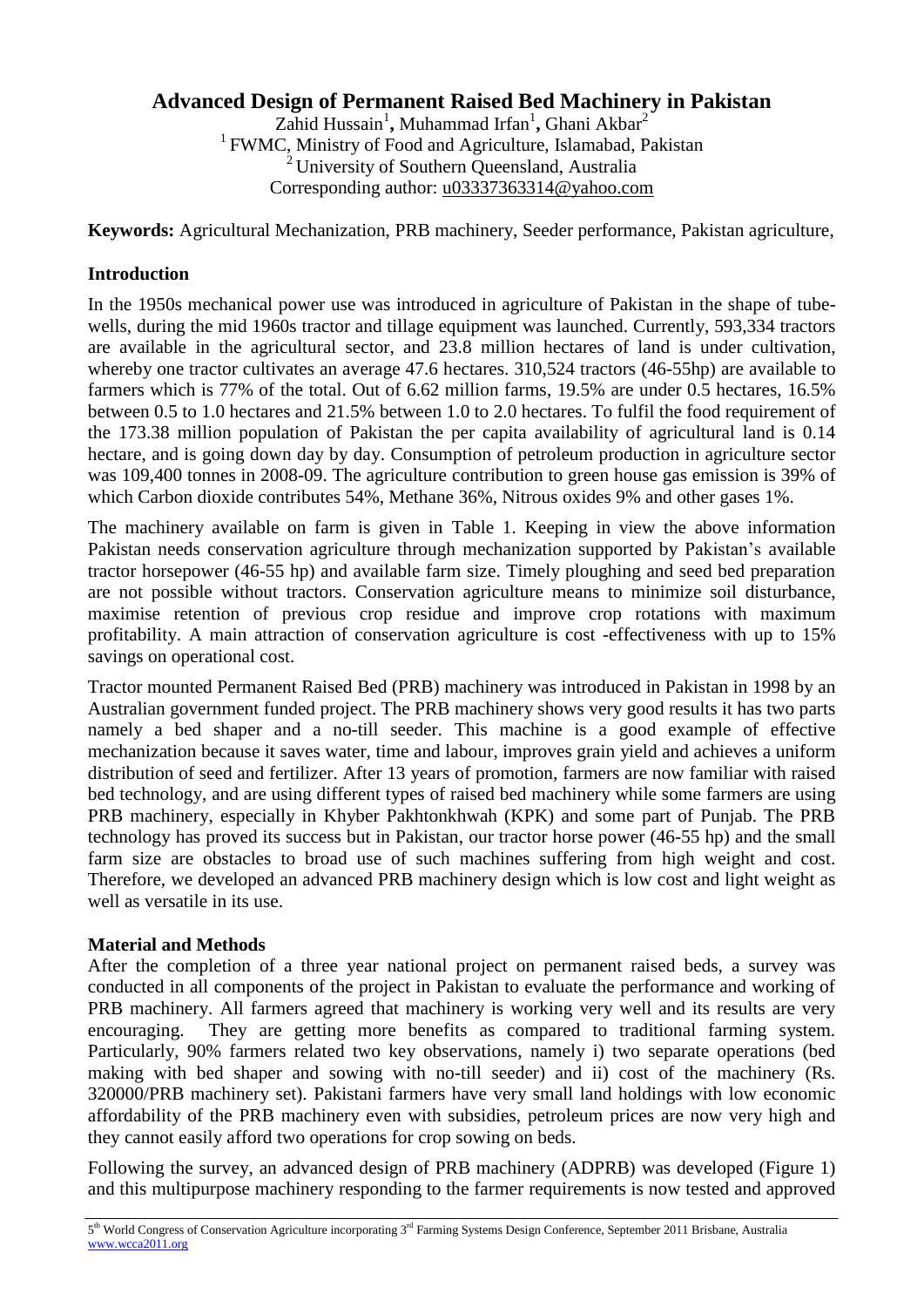for distribution. The ADPRB have all abilities of PRB machinery combined in a single operation, it can achieve an adjustable bed size from 90cm (single bed) to 25cm (double bed), plant six rows of wheat and rice and two rows of maize and cotton on a 90cm bed and two rows of wheat and rice and one row of maize and cotton on a 25cm bed. The machinery is capable for maintaining the row to row distance and also plant to plant distance according to the crop requirement (see Figure 2, Figure 3, and Figure 4).

The ADPRB machine comprises four parts, namely i) the front bar with three furrow openers, two blades and one shaft with four cutters (NB: the cutters are used for hoeing on beds between rows of cotton and maize), ii) fertilizer and seed boxes, a shaft with five cutters and one roller, iii) six tines with double disk furrow openers for wheat and rice seed and iv) a precision seed metering system for maize and cotton to maintain plant to plant distance. The blades and cutters are used for renovation and reshaping of beds. The bed renovation & reshaping, sowing of crop and distribution of fertilizer are all performed in a single pass using the ADPRB machine. The cost of this machine was calculated as Rs. 120000, which is affordable for all types of farmers in Pakistan. A study was also conducted on wheat crop sowing with this machine at Gujjar farm, Haripur, KPK. Wheat was sown on raised beds with six rows at the end of December  $25<sup>th</sup>$  2010 to assess the ADPRB machine performance and operation.

### **Results and Discussion**

The results show that farmers are now interested in purchasing the ADPRB machine because of its low cost and within the 15 days of display of ADPRB machine 20 farmers placed orders to purchase the ADPRB machine (i.e. 10 from in KPK, 5 from in Balochistan, and 5 from in Sindh) but due to financial constraints, the project is unable to meet the orders. The results revealed that six rows of wheat on 90cm bed germinated very well as shown in Figure 2. Fuel consumption for sowing was also less as compared with previous PRB machinery, the results also show that grain yield was 2,370 kg/ha as compared with flat sowing on basin irrigation system which was 1,580 kg/ha, a 33% yield increase. The grain yield was very low due to late sowing at the last week of the December 2010; even then the crop on raised beds was better than drill sowing on flat field. Results shows that due to its light weight of the three point linkage mounted ADPRB machine, a 55hp tractor easily operates the machine and the tractor driver is satisfied with its performance. We are now working on some more improvements to the ADPRB machine to make it more efficient. A comparison of the PRB and ADPRB machines is given in Table 2.

#### **References**

Agricultural Statistics of Pakistan 2008-2009, 42nd edition

- Dr. Nadeem Amjad and Muhammad Tahir Anwar, 2003, Country Report, Farm Machinery Institute, National Agriculture Research Center, Islamabad
- Theodor Friedrich, *et al.* Conservation Agriculture in Developing Countries: The role of Mechanization, *www.clubofbologna.org/ew/documents/Friedrich\_MF.pdf*
- Zahid Hussain, Mohammad Azam Khan, Muhammad Irfan, 2010, Water energy and economic analysis of wheat production under raised bed and concentional irrigation system, A case study from a semi-arid area of Pakistan, Soil and Tillage research, vol 109, pages 61-67,
- [Zakir Hussain,](http://encyclopedia.thefreedictionary.com/Zakir+Hussain) 1986, Mechanization and agricultural development in Pakistan. Pakistan development review.